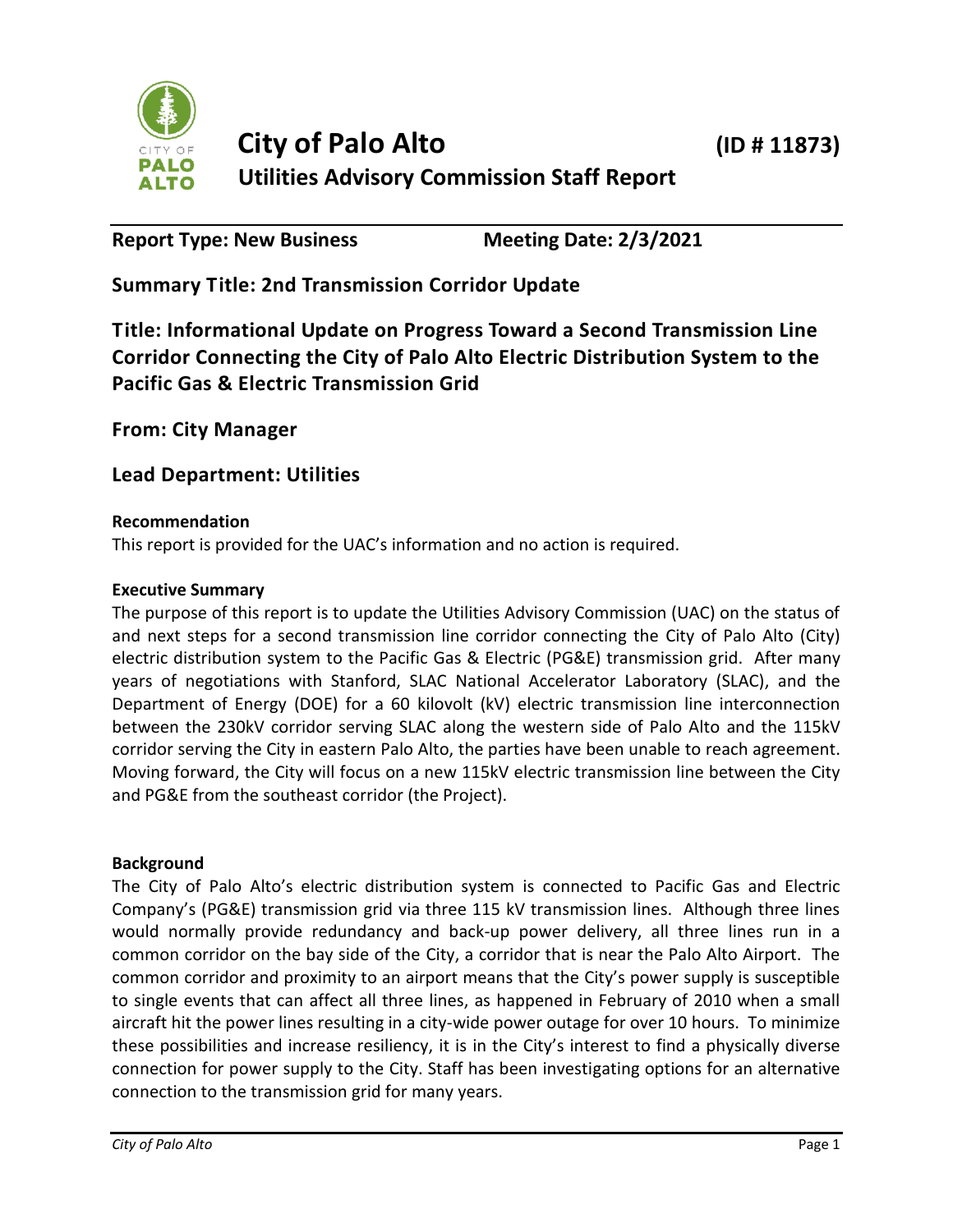Following the February 2010 plane crash and subsequent city-wide outage, Council included the goal to evaluate alternative electric transmission line sources in its priorities for 2011 [\(Staff Report No. 1497, March 21, 2011\)](https://www.cityofpaloalto.org/civicax/filebank/documents/41080). Also, in March 2011, Council adopted a guideline and implementation plan item to evaluate interconnection options to the City to increase service reliability and lower delivery costs. Council adopted this guideline and implementation plan as part of the City's updated Long-term Electric Acquisition Plan (LEAP) (Resolution 9152, Staff [Report No. 1317\)](https://www.cityofpaloalto.org/civicax/filebank/documents/41024).

Now, absent the ability to interconnect the City at SLAC, staff has come to the preliminary conclusion that the optimal interconnection option at this juncture is a connection between the City's Adobe Creek electric substation and the PG&E Ames substation. Although this connection is at the same transmission voltage level as the City's existing interconnection, and therefore does not offer a reduction in electric transmission costs, it does significantly increase reliability and resiliency.

## **Discussion**

The City's three existing electric power connection points share a common corridor that begins at PG&E's Cooley Landing and Ravenswood switching stations northeast of the City, and feed into the City's Colorado Power Station near Highway 101 and Colorado Avenue. The additional, new interconnection point being studied would be between the City's Adobe Creek electric station near Highway 101 and San Antonio Road, and PG&E's Ames switching station to the southeast. Although these three PG&E stations share the same 115kV transmission system backbone in the eastern Peninsula, Ames has its own electrically protected incoming line. More importantly, this new corridor from Ames is separated geographically from the existing power feed corridor into the City from the northeast.

Implementing this new option will require professional analysis of the performance of the California Independent System Operator (CAISO) system serving Palo Alto based on the latest regional transmission reliability assessment. This will be followed by independent power flow analysis and further definition of the long-term need to reliably serve the City of Palo Alto's electric load. CPAU has appropriated funds (the "Feasibility Study Funds") from its Electric Infrastructure Fund – EL-06001 and its consulting budgets to conduct these evaluations.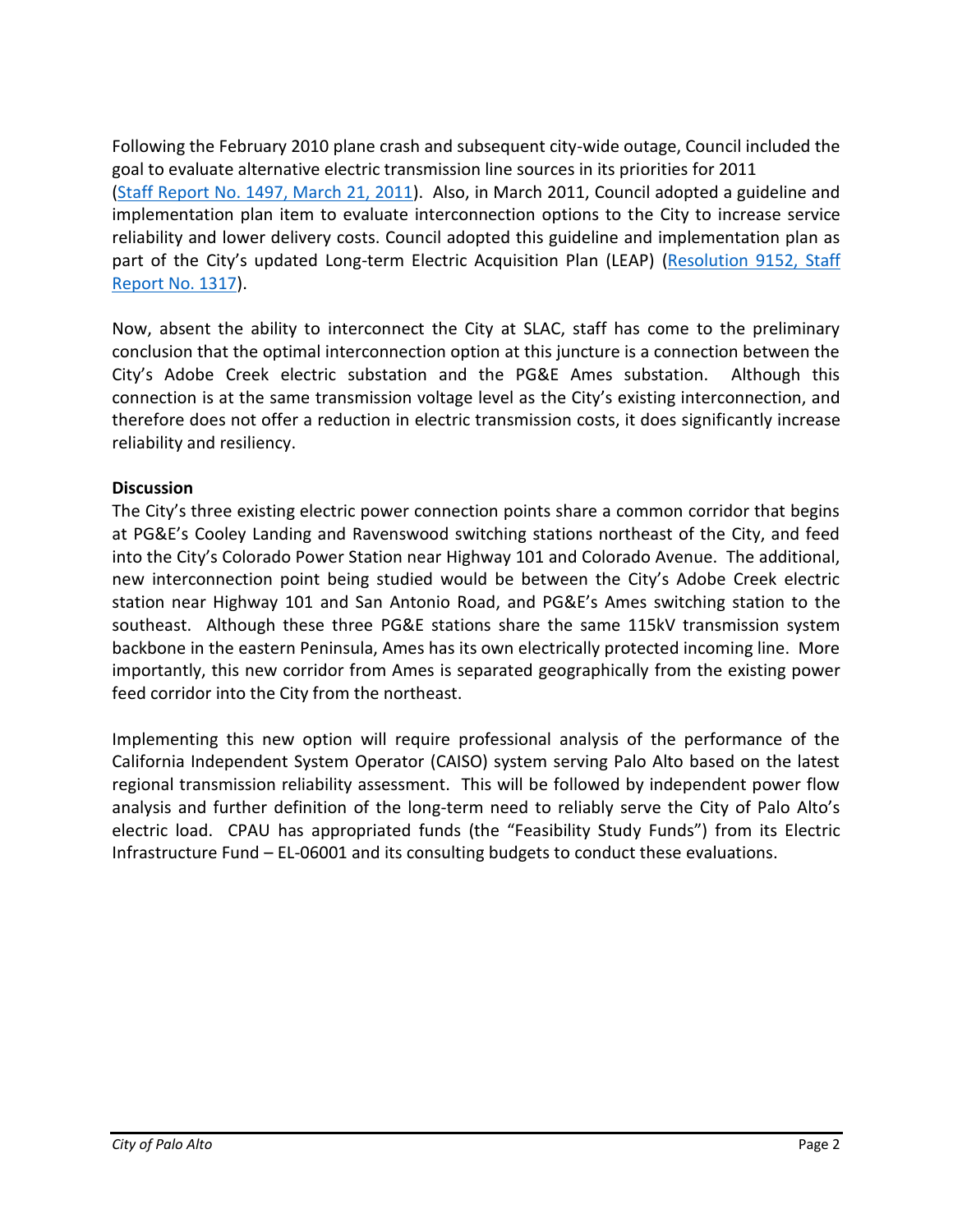## *Summary of Feasibility Studies*

*Analysis of CAISO system* - Each year the CAISO conducts a transmission planning process to identify potential system limitations and opportunities for reliability improvements. The latest performance of the CAISO system serving Palo Alto is captured in the most recent 2020-2021 Transmission Planning Process (TPP) reliability assessment encompassing CAISO and all its transmission providers – available in the Fall of each year. The next TPP for 2021-2022 begins in February 2021. As the transmission system does not change very often, the City's consultant will review the 2020-2021 TPP, to arrive at recommendations for this next TPP on the City's behalf.

*Load Flow Study -* Although no new electric customer loads would be added to the regional electric grid as a result of the Project, the City will commission an updated Load Flow Study to determine potential Project impacts on PG&E's system. The Load Flow Study will analyze various normal and fault condition scenarios to show the impacts of the proposed Project on regional power reliability and quality, and to identify if this new interconnect location serves the City's long-term need of a more resilient and reliable power sourcing configuration.

# *Next Steps*

Although the initial indicators are that the proposed interconnection is feasible and could provide for the City's current and forecasted electric load, much work remains to move the Project forward. In particular:

- (a) Update the Project by reviewing the CAISO's 2021-2022 TPP preliminary reliability assessment and provide comments on the CAISO analysis in September 2021.
- (b) The successful completion of the Project will require approval from CAISO due to the 'extreme event' of the potential of losing all the City's power in that existing common corridor. The fact that total loss of power to the City has happened in 2010 will support this request but is not a guarantee of success in this time of wide-reaching Public Safety Power Shutoffs. There are many other competing projects. The scope of work for the remainder of FY 2021 will be preparation leading up to a formal Request Window Application for Project consideration in October 2021 through the CAISO 2021-2022 TPP.

## **Resource Impact**

The City is estimated to spend approximately \$50,000 for the initial study portion of the Project.

Additional estimated costs with the next steps of project evaluation will include:

- \$50,000 for PG&E to perform a study assessing the impacts of the interconnection to its system, which would include laying the groundwork for additional electrical protection requirements required as a result of the proposed Project;
- \$50,000 for fine-tuning the City's studies; and
- \$500,000 for the detailed evaluation and preliminary design for the Project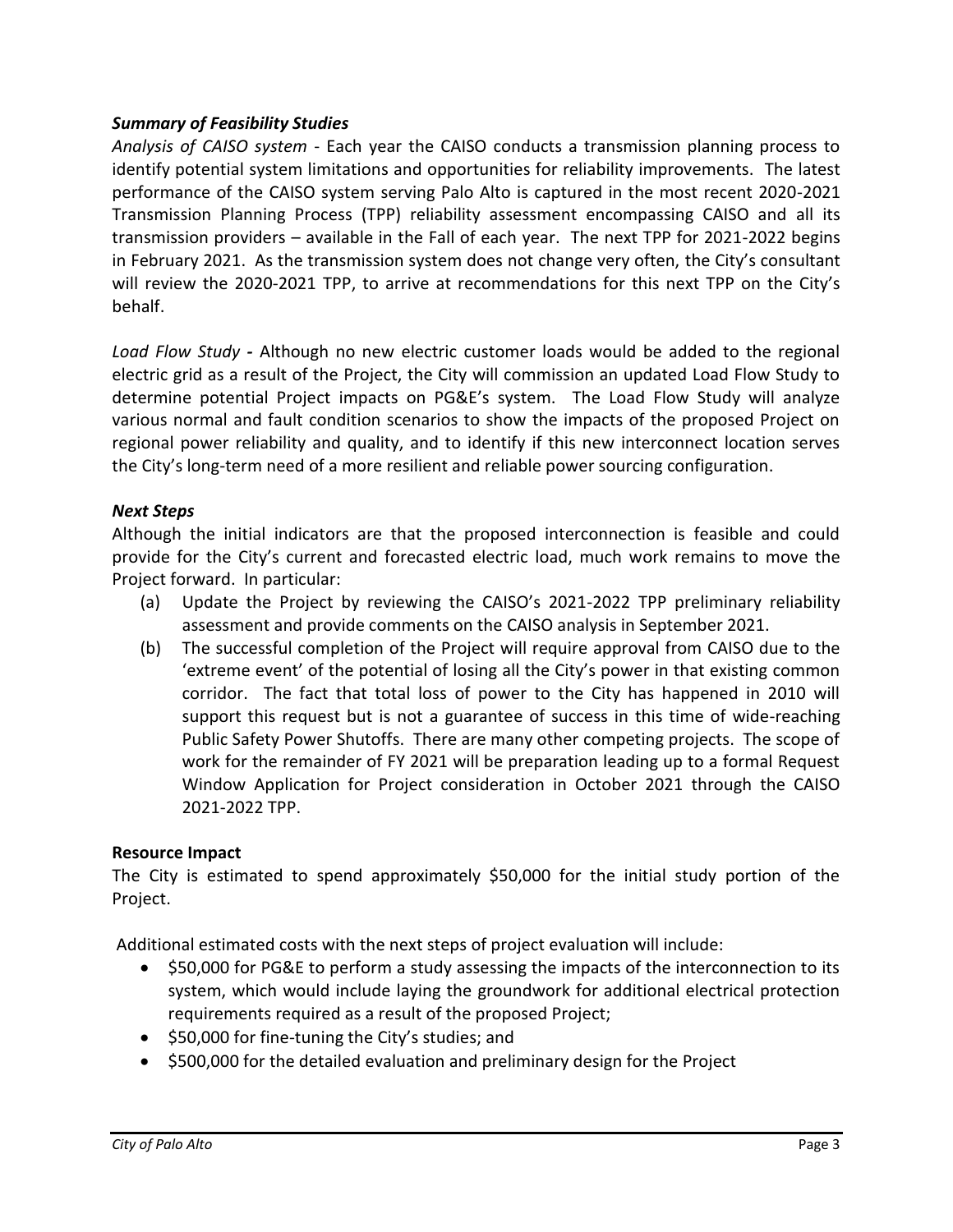In the event CAISO approves and the City proceeds with the Project, the total construction cost to the City is estimated at \$7-10 million. The cost to PG&E is estimated at \$10-15 million. An early proposed in-service date would be in 2026. Completing the required land use, legal and environmental analysis and regulatory approvals will also impact that estimate.